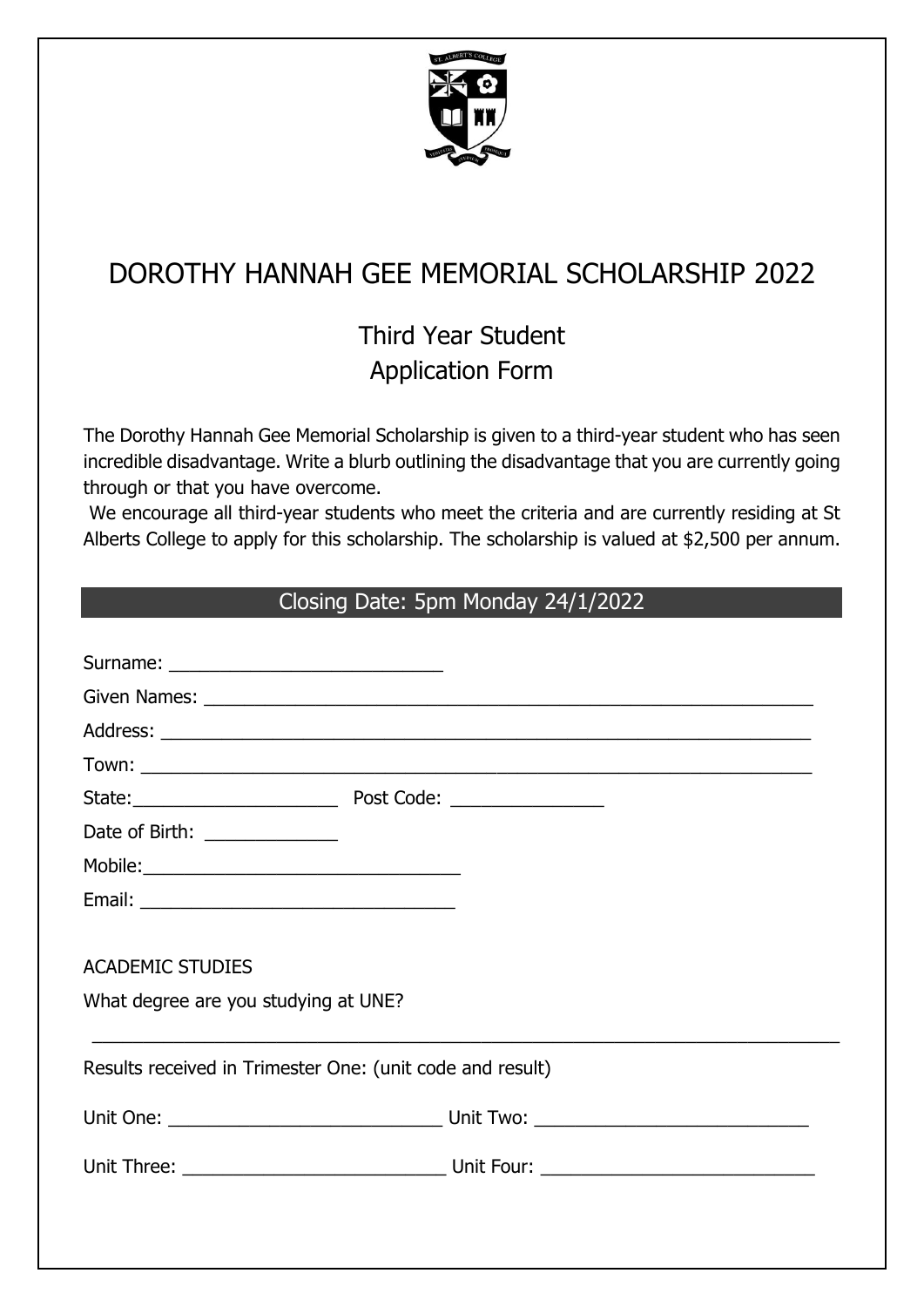#### **STUDENT PROFILE**

Please address the following questions to support your scholarship application: (Ensure that your answers are relevant to the requirements of the Scholarship)

• Indicate why you believe you should be the recipient of this Scholarship.

(Detail the hardships and/or disadvantages you have gone through or are currently going through)

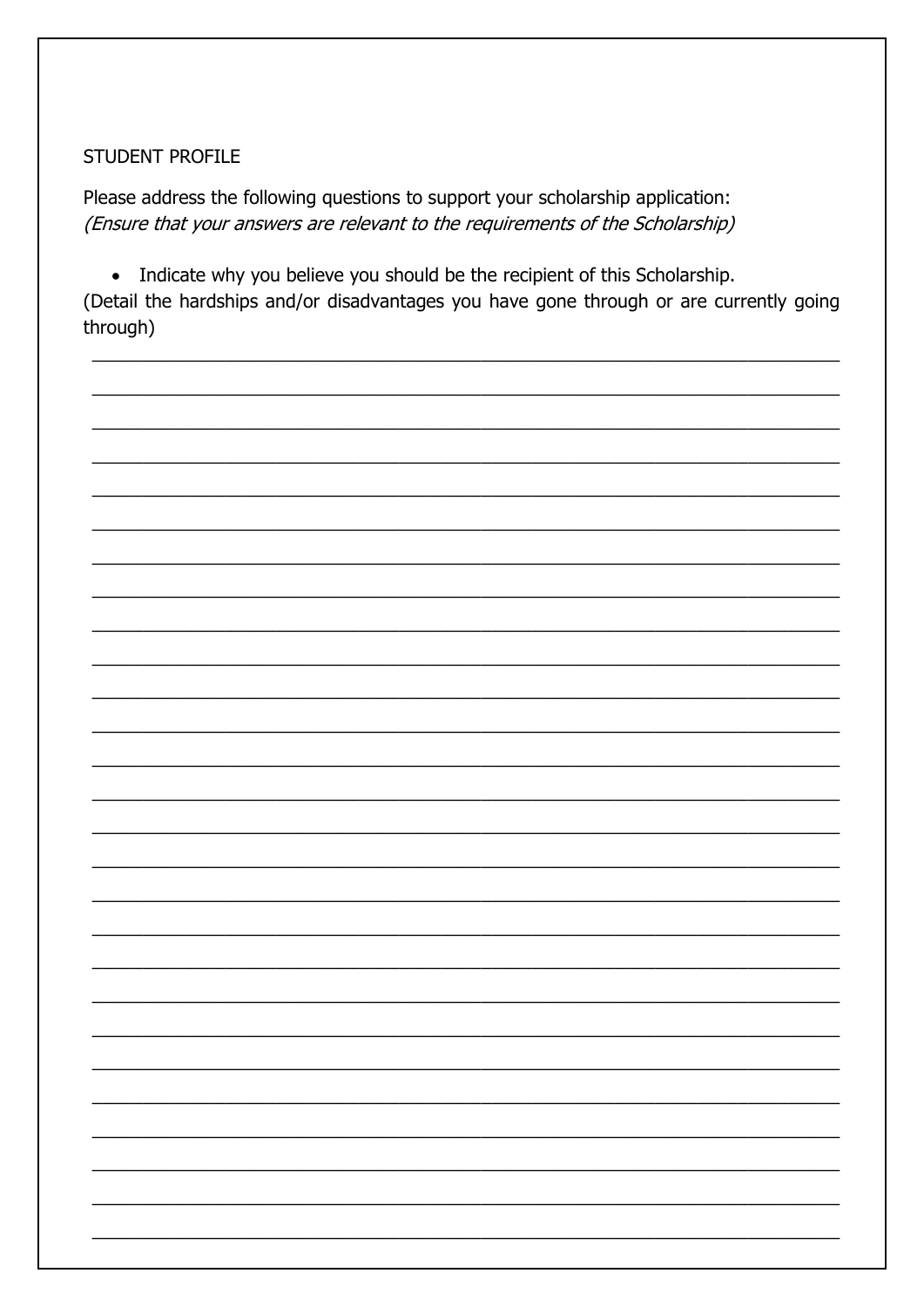(Please be as concise as possible – Do not exceed 500 Words)